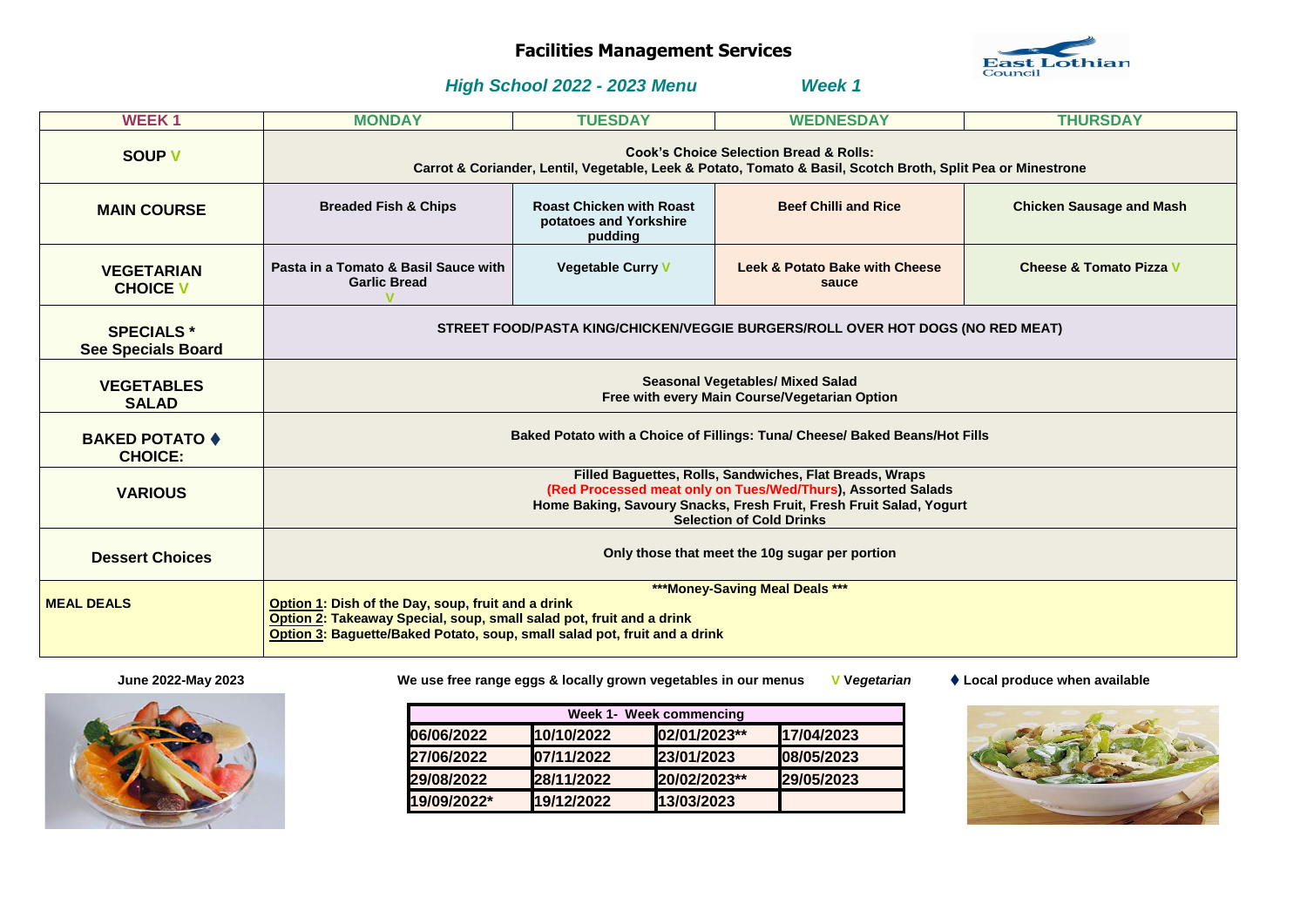# **Facilities Management Services**

## *High School 2021 – 2022 Menu Week 2*

| WEEK2                                         | <b>MONDAY</b>                                                                                                                                                                                                                               | <b>TUESDAY</b>                | <b>WEDNESDAY</b>                                            | <b>THURSDAY</b>                                                 |
|-----------------------------------------------|---------------------------------------------------------------------------------------------------------------------------------------------------------------------------------------------------------------------------------------------|-------------------------------|-------------------------------------------------------------|-----------------------------------------------------------------|
| <b>SOUP V</b>                                 | <b>Cook's Choice Selection Bread &amp; Rolls:</b><br>Carrot & Coriander, Lentil, Vegetable, Leek & Potato, Tomato & Basil, Scotch Broth, Split Pea or Minestrone                                                                            |                               |                                                             |                                                                 |
| <b>MAIN COURSE</b>                            | <b>Chicken Curry</b><br>& Rice                                                                                                                                                                                                              | Salmon Fillet, Potatoes & Veg | <b>Steak Pie, Potatoes</b><br>& vegetable                   | <b>Chicken Burrito</b>                                          |
| <b>VEGETARIAN CHOICE V</b>                    | <b>Pasta Pesto with Garlic Bread V</b>                                                                                                                                                                                                      | <b>Macaroni Cheese V</b>      | <b>Lentil Dahl with Chapati V</b><br>(Korma paste 128594) V | <b>Cheese &amp; Tomato Pastry Square with</b><br>wedges & Salad |
| <b>SPECIALS*</b><br><b>See Specials Board</b> | STREET FOOD, PASTA KING, SUB SPECIALS, CHICKEN/VEGGIE BURGERS (No red meat)                                                                                                                                                                 |                               |                                                             |                                                                 |
| <b>VEGETABLES ♦</b><br><b>SALAD</b>           | <b>Seasonal Vegetables/ Mixed Salad</b><br>Free with every Main Course/Vegetarian Option                                                                                                                                                    |                               |                                                             |                                                                 |
| <b>BAKED POTATO ♦</b>                         | Baked Potato with a Choice of Fillings: Tuna/ Cheese/ Baked Beans/Hot Fills (no red meat)                                                                                                                                                   |                               |                                                             |                                                                 |
| <b>VARIOUS</b>                                | Filled Baguettes, Rolls, Sandwiches, Flat Breads, Wraps<br>(Red Processed meat only on Tues/Wed/Thurs) Assorted Salads<br>Home Baking, Savoury Snacks, Fresh Fruit, Fresh Fruit Salad, Yogurt<br><b>Selection of Cold Drinks</b>            |                               |                                                             |                                                                 |
| <b>Dessert Choices</b>                        | Only those that meet 10g sugar per portion                                                                                                                                                                                                  |                               |                                                             |                                                                 |
| <b>MEAL DEALS</b>                             | ***Money-Saving Meal Deals ***<br>Option 1: Dish of the Day, soup, fruit and a drink<br>Option 2: Takeaway Special, soup, small salad pot or fruit and a drink<br>Option 3: Baguette/Baked Potato, soup, small salad pot, fruit and a drink |                               |                                                             |                                                                 |

 **June 2022-May 2023 We use free range eggs & locally grown vegetables in our menus V V***egetarian* **Local produce when available**

| <b>Week 2 Week commencing</b> |              |            |            |  |
|-------------------------------|--------------|------------|------------|--|
| 13/06/2022                    | 24/10/2022** | 30/01/2023 | 15/05/2023 |  |
| 15/08/2022***                 | 14/11/2022   | 27/02/2023 |            |  |
| 05/09/2022                    | 05/12/2022   | 20/03/2023 |            |  |
| 26/09/2022                    | 09/01/2023   | 24/04/2023 |            |  |